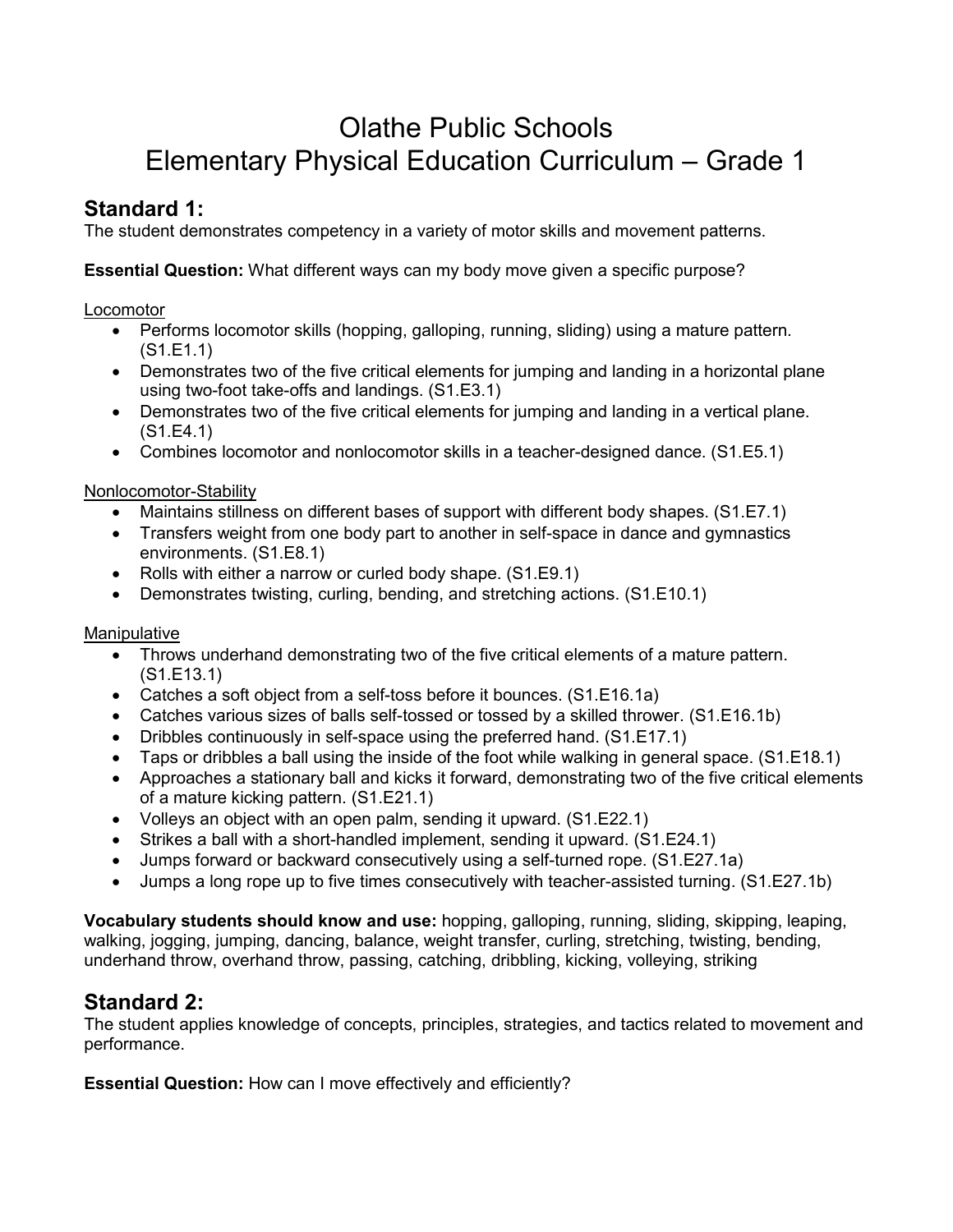**Locomotor** 

- Moves in self-space and general space in response to designated beats and rhythms. (S2.E1.1)
- Travels demonstrating low, middle, and high levels (S2.E2.1a)
- Travels demonstrating a variety of relationships with objects (e.g. over, under, around, through). (S2.E2.1b)
- Differentiates between fast and slow speeds. (S2.E3.1a)
- Differentiates between strong and light force. (S2.E3.1b)

**Vocabulary students should know and use:** space, pathways, shapes, levels, speed, direction, force, alignment, muscular tension, strategies, tactics

# **Standard 3:**

The student demonstrates the knowledge and skills to achieve and maintain a health-enhancing level of physical activity and fitness.

**Essential Question:** Why is it important to be physically fit and how can I stay fit?

#### Physical Activity Knowledge

• Discusses the benefits of being active and exercising and/or playing. (S3.E1.1)

#### Engages in Physical Activity

• Actively engages in physical education class. (S3.E2.1)

#### Fitness Knowledge

- Identifies the heart as a muscle that grows stronger with exercise, play and physical activity. (S3.E3.1)
- Differentiates between healthy and unhealthy foods. (S3.E6.1)

**Vocabulary students should know and use:** physical activity, engage, skill-related fitness, healthrelated fitness, assessment, fitness components, nutrition, personal health

# **Standard 4:**

The student exhibits responsible personal and social behavior that respects self and others.

**Essential Question:** How do I show respect for myself and others during physical activity?

#### Personal Responsibility

- Accepts personal responsibility by using equipment and space appropriately. (S4.E1.1)
- Follows the rules and parameters of the learning environment. (S4.E2.1)

#### Accepting Feedback

• Responds appropriately to general feedback from the teacher. (S4.E3.1)

Working with Others

• Works independently with others in a variety of class environments (e.g. small and large groups). (S4.E4.1)